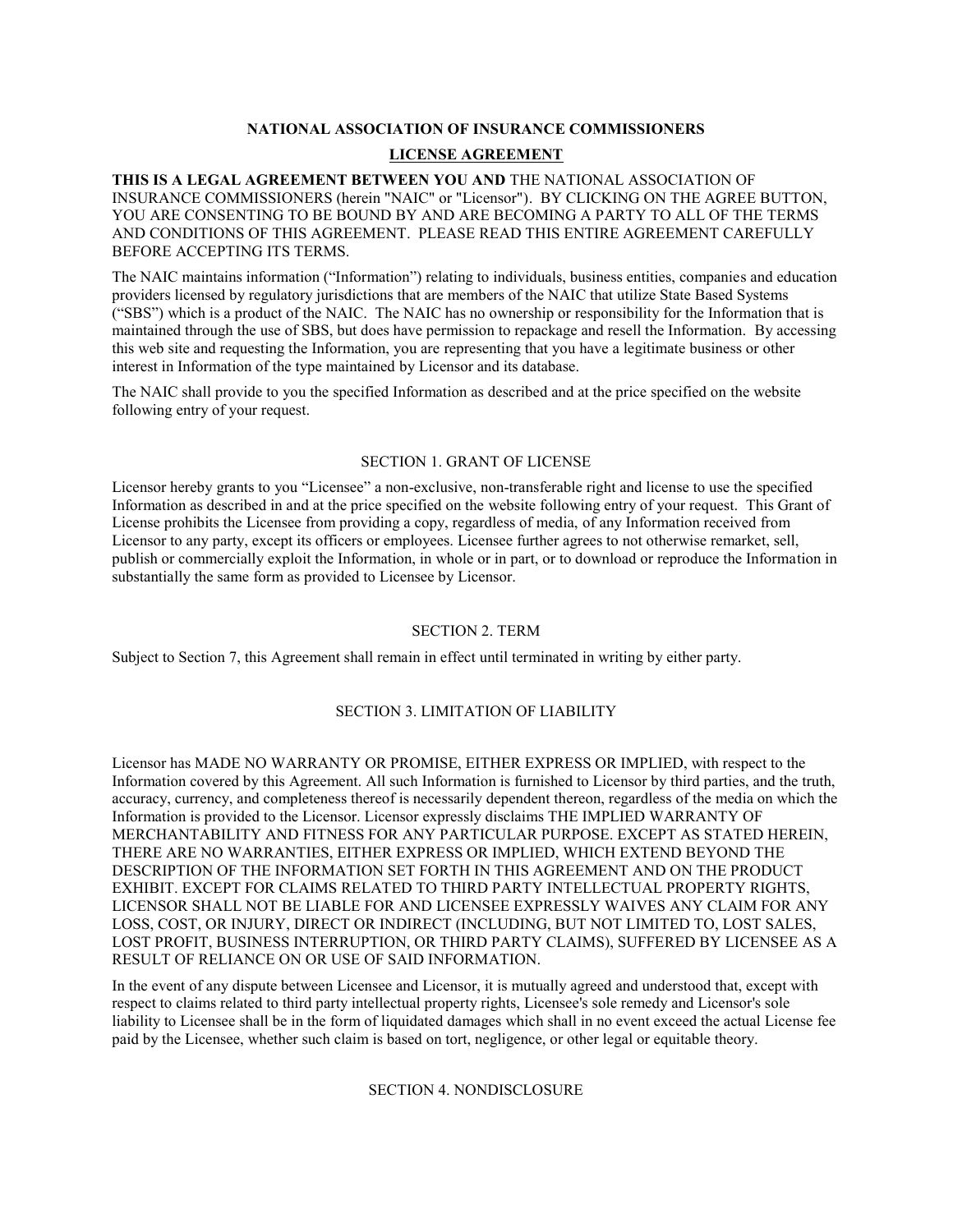All terms of this agreement, including but not limited to pricing, are considered to be confidential and are not to be disclosed to any party except officers or employees of the Licensee.

It is understood that NAIC will not have an adequate remedy at law in the event of disclosure to an unauthorized person of any Information provided under this Agreement or any derivation thereof and, therefore, the NAIC shall be entitled, prior to seeking arbitration pursuant to Section 9 hereof, to immediately seek injunctive relief in any court of competent jurisdiction in any nation or state in which Licensee is located or the United States District Court in Kansas City, Missouri, (to the jurisdiction of which Licensee herein specifically consents), to restrain such disclosure, threatened or actual, of such Information by Licensee, or its agents, employees, or subcontractors. Licensee shall join with Licensor, if requested, in seeking appropriate injunctive relief against the responsible agents, employees, and subcontractors.

#### SECTION 5. TITLE

Upon full payment by Licensee of all sums under this Agreement, Licensee shall have a perpetual license for use of said Information consistent with the terms of this Agreement; however, Licensor retains all other rights it currently possesses in the Information and in the sources, development and future licensing or other disposal of said Information and enhancements and updates thereto, including its presentation format. It is expressly understood that Licensee obtains no rights in the Information furnished by Licensor except as expressly provided in this Agreement. This is not a contract of sale, and Licensee obtains no rights under Section 109 of the Copyright Act of 1976.

## SECTION 6. NONASSIGNABILITY

Licensee agrees that neither this Agreement nor any of the rights granted hereunder shall be transferable or assignable to any other party without the express prior written permission of Licensor.

#### SECTION 7. TERMINATION AND SURVIVABILITY

The provisions of Section 3, 4, 5, 7, 8, 9 and 10 shall survive the termination of this Agreement.

In the event Licensor deems Licensee to be in breach of this agreement, Licensor shall provide written notice to Licensee specifying said breach and giving Licensee 10 days within which Licensee may cure said breach and avoid termination.

In the event this Agreement is terminated by virtue of Licensee's breach of the terms hereof, Licensee, immediately upon receipt of notice of termination or cancellation, shall destroy or return to Licensor, all copies of the Information furnished to Licensee by Licensor hereunder. Regardless of the reason for cancellation or termination of this Agreement, Licensee shall provide a written certificate, signed by an officer of Licensee, certifying that all copies of Information furnished Licensee by Licensor hereunder have either been returned to Licensor or destroyed and that, during the term of this Agreement, there have been no unauthorized disclosures or duplications of said Information.

#### SECTION 8. PUBLICITY

Licensee agrees that it will not use the name of Licensor or the term "NAIC" in any form or attribution in connection with any solicitation, publicity, advertising, endorsement or other promotion of its license or use of said information without the express prior written permission of the NAIC.

### SECTION 9. ARBITRATION

Any controversy or claim arising out of or relating to this Agreement or the breach thereof, shall be settled by arbitration at Kansas City, Missouri, in accordance with the Commercial Arbitration Rules of the American Arbitration Association, and judgment upon the award rendered by the Arbitrator(s) may be entered in any Court having jurisdiction thereof. All arbitration proceedings shall be conducted in the English language.